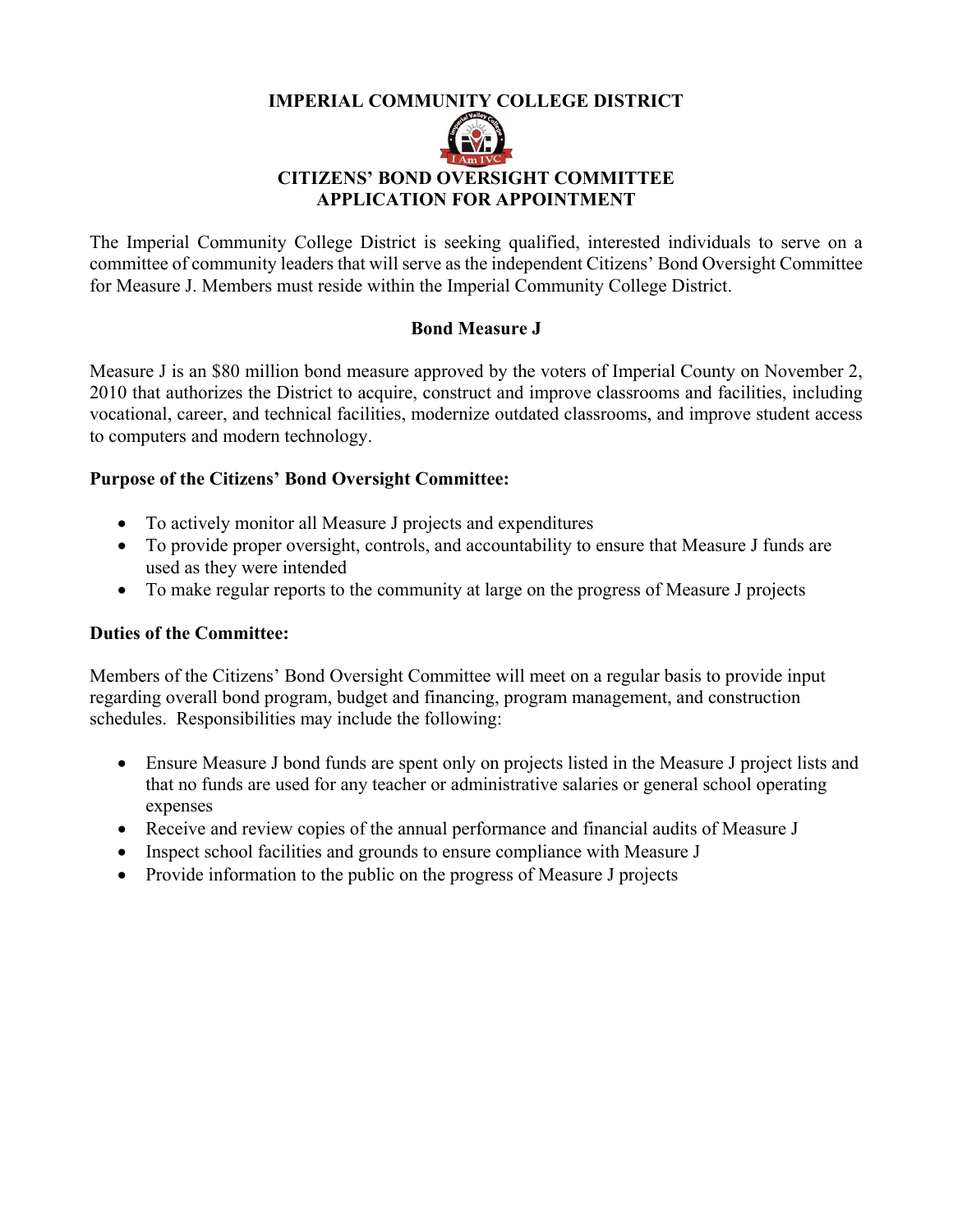#### **IMPERIAL COMMUNITY COLLEGE DISTRICT**



# **CITIZENS' BOND OVERSIGHT COMMITTEE APPLICATION FOR APPOINTMENT**

|                                |                                                                                                                                                                                                                                | Date: $\qquad \qquad \qquad$ |
|--------------------------------|--------------------------------------------------------------------------------------------------------------------------------------------------------------------------------------------------------------------------------|------------------------------|
| <b>APPLICANT INFORMATION:</b>  |                                                                                                                                                                                                                                |                              |
|                                |                                                                                                                                                                                                                                |                              |
|                                |                                                                                                                                                                                                                                |                              |
|                                | Telephone: E-Mail: E-Mail:                                                                                                                                                                                                     |                              |
| <b>EMPLOYER INFORMATION:</b>   |                                                                                                                                                                                                                                |                              |
|                                |                                                                                                                                                                                                                                |                              |
|                                |                                                                                                                                                                                                                                |                              |
|                                | Work Telephone: North Contract Contract Contract Contract Contract Contract Contract Contract Contract Contract Contract Contract Contract Contract Contract Contract Contract Contract Contract Contract Contract Contract Co |                              |
| <b>EDUCATIONAL BACKGROUND:</b> |                                                                                                                                                                                                                                |                              |
|                                | College or University:                                                                                                                                                                                                         |                              |
|                                |                                                                                                                                                                                                                                |                              |
|                                | Certificate/Technical Training: Maria Contractor Certificate/Technical Training:                                                                                                                                               |                              |
|                                |                                                                                                                                                                                                                                |                              |
|                                |                                                                                                                                                                                                                                |                              |

I am at least 18 years of age.

 $\overline{a}$ 

I reside within the District's geographic boundary.

I am not an employee, official of the District, or vendor, contractor or consultant of the District.

*NOTE: Employees of the District and vendors, contractors, and consultants of the District are prohibited by law from being members of the Citizens' Bond Oversight Committee* 

#### **Membership category that applicant is qualified to fill:**

 Member – Business Organization: Active in a business organization representing the business community located in the District. *Name of business/organization* 

Member – Senior Citizens' Organization: *Name of group/organization* 

Member – Taxpayers' Association: *Name of taxpayers' organization* 

 Member – Student Representative: Currently enrolled and active in a college group, such as student government

Member – Support Organization: Active in the support and organization of the community college of the District, such as a member of an advisory council or foundation. *Name of organization* 

Member – Community-at-large (2)